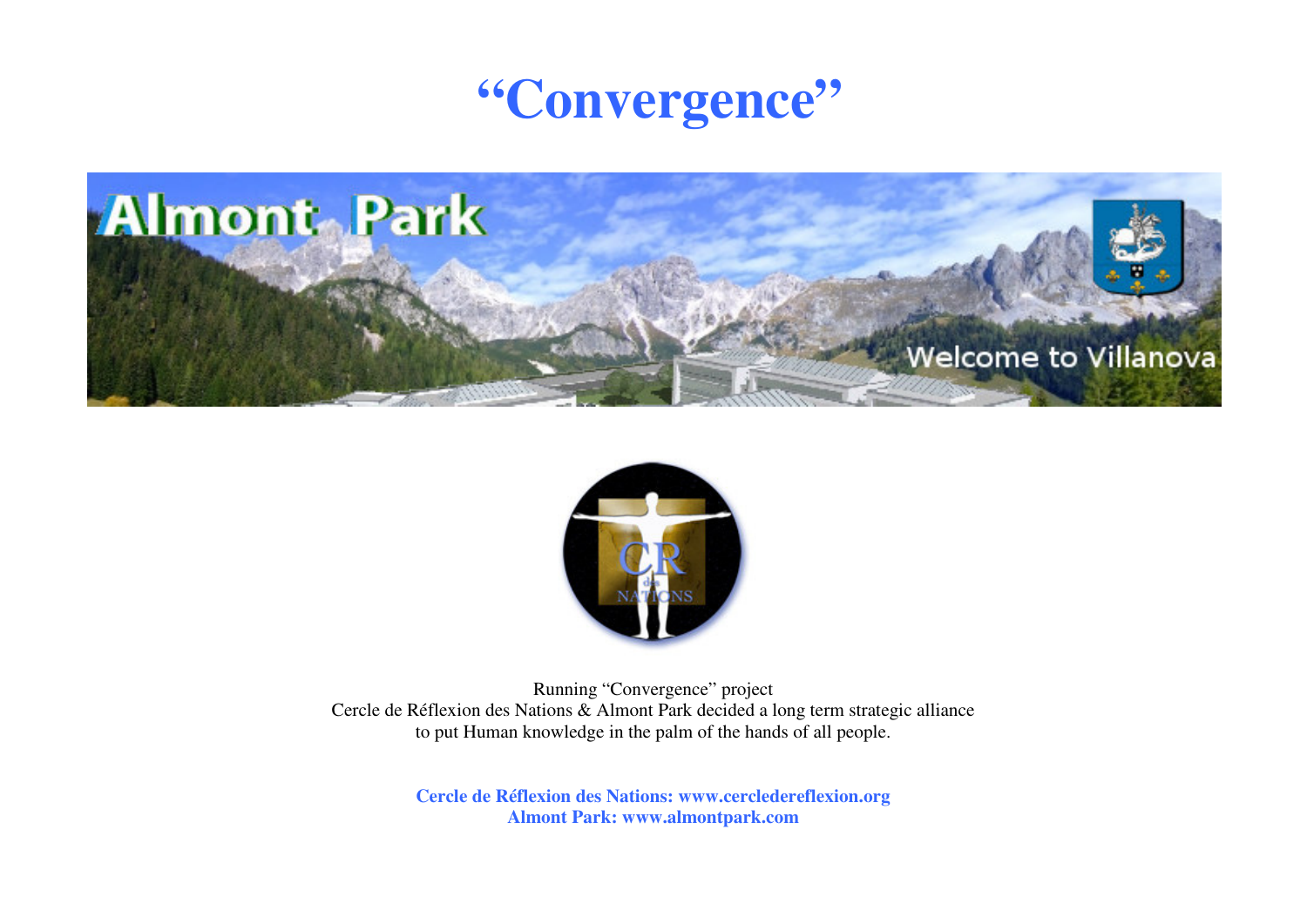# **Presentation of participants**

## Cercle de Réflexion des Nations

"Since the end of cold war, the nature of conflicts has changed. Conflicts are becoming much more complex and find their causes within each country's strains while violence comes from multiple areas (economic, social, religious, ethnics, etc.) In this context, the traditional diplomacy relying on relationships between nations need to be sustained by organizations that are directly connected with the specific character of the conflicts and have an in-depth understanding of local situations.

To facilitate the role of UNITED NATIONS peacekeeping operation forces, the international community needs leaders with relevant skills based on a strong culture of peace associated with an involvement in the field as well as hospital facilities to take care of people who are suffering around the world.

In this context The Cercle de Réflexion was inaugurated on July 25th, 1994 at the United Nations Headquarters. Its aim is to propagate the United Nations philosophy of peace and to intervene in favour of any action likely to promote peace, by glorifying the magnanimity and nobility of humankind as well as the defence of our earth.

The Cercle de Réflexion is today an International Organization supported by governments and is about to become an Inter-Governmental Organization after the signature of the new Charter by the Member States of the United Nations."

#### Almont Park

 "Initially, Almont Park was the specific name of a real estate project located in the north area of a French city closed to Paris. This real estate project aims to set up a group of people and businesses involved into the development of the **"**Convergence**"** project. This project is based on a disruptive technology which allows a computer **to read and understand text written in natural language as a human does**. Using this disruptive technology, we are planning to create an intelligent search engine.

 That search engine will be progressively integrated into a pocket size electronic architecture in order to manufacturer a digital companion, **the MobiTouch®**. It will be able to assist each one of us according to our own rhythm and our proper choices in the discovery of human knowledge. According to our strategic alliance with CRN, we decided to serve poorest people in the world. Today, Almont Park becomes the generic name of group of people and businesses committed to the Convergence project whose application will be developed in various high-tech areas in France and in Switzerland.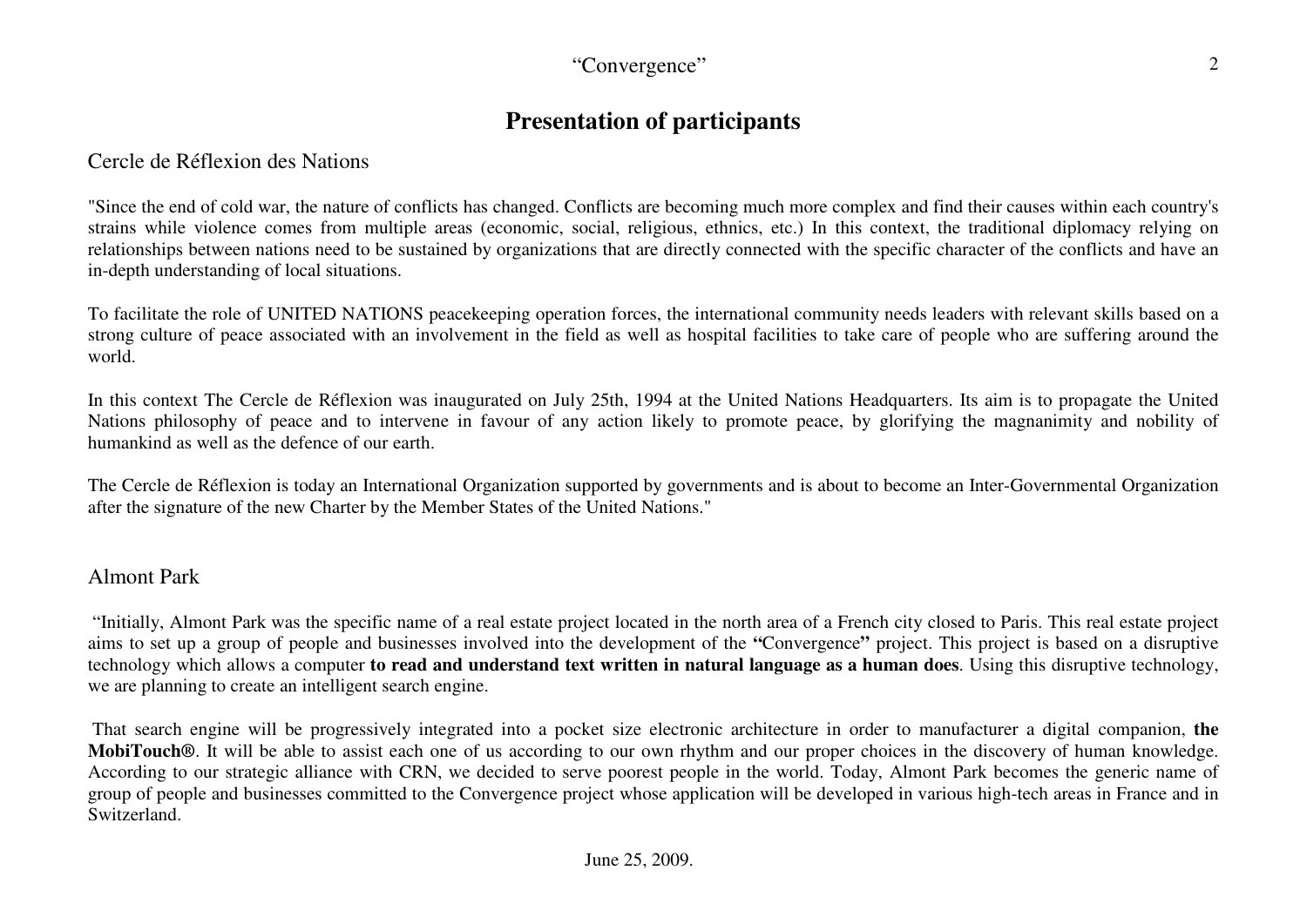# **Executive summary**

Imaginez un **système informatique** capable de choisir parmi toutes les données disponibles celles dont on a réellement besoin au bon moment ! Imagine a **computer system** able to choose among all data available those we really needs at the right time!

Imaginez que sorti de votre poche vous puissiez **vous aussi** simplement l'utiliser comme bon vous semble où que vous soyez ! Imagine getting it out of your pocket, **you too**, you should be able to simply use it as you like anywhere!

Imaginez enfin qu'au fur et à mesure de son utilisation, il puisse **anticiper** l'usage que vous en faites, en augmentant la qualité de son interactivité Finally, imagine using it over time, such system should be able to **anticipate** what you want to do with, improving the quality of its interactivity et la performance de son emploi ! and the performance of its uses!

**Your companion is born!** 

**The Mobitouch®** 



**Anytime! Anywhere! Anyone!** 

**We put Human Knowledge in the palm of your hands.** 

**www.infopoche.com** 

June 25, 2009.